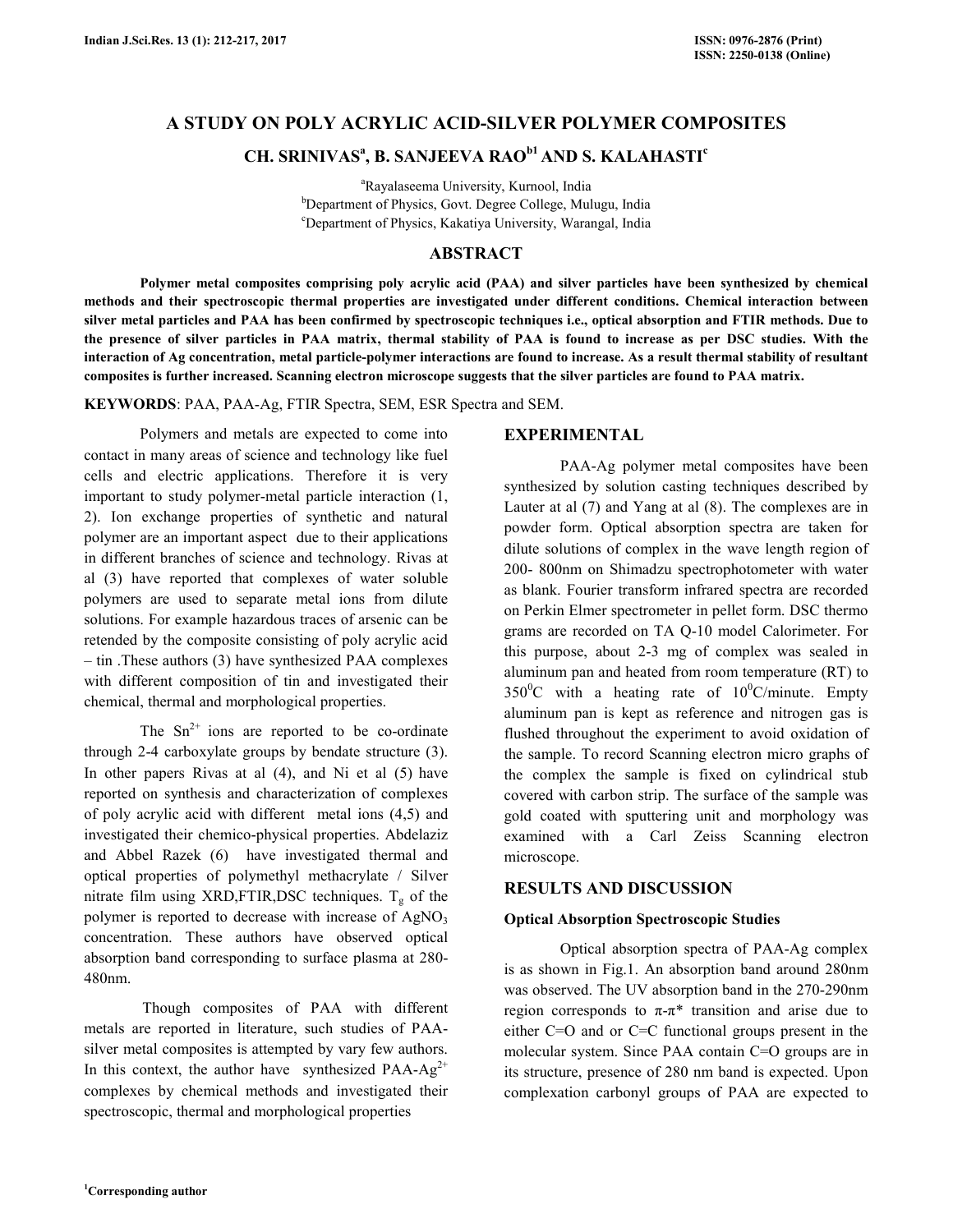interact with the silver ions and shift/change in the band position and intensity of 280 nm band is expected.





 Further an additional optical absorption band around 400nm is observed for the complex, which is assigned to be due to surface Plasmon resonance, a typical behavior of metallic nano- particles. These results suggest the interaction of reactive group's polymers interact with silver icon to form silver particles. Due to agglomeration of some of the metal particles presence at 350 nm corresponding to plasma resonance of bulk silver optical absorption band is expected. Coloration of the sample is due to SP excitation of nanoparticles, which gives optical absorption band in the region of 390-500 nm and these nanoparticles has spherical geometry.



**Figure 2: FTIR Spectrum of poly acrylic acid** 



**Figure 3: FTIR Spectrum of PAA-Ag Complex** 



**Figure 4: FTIR Spectrum of PAA-Ag Complex with more Ag content.**

#### **FTIR Studies**

 FTIR spectra PAA and PAA Ag composites are as shown in Fig 2,3 and 4.The spectra of homo polymers compose various absorption bands characteristic of molecular groups present in the polymer. They are listed in table 2.1.FTIR absorption bands centered around 3340, 2920, 1760, 1450, 1270, 1080, 960, 770, 750  $,660,570,490,450$  cm<sup>-1</sup> are observed. For PAA complexes, the band position and intensity is found to be altered. On increasing the band intensity are markably effected.

Among these bands the  $3500-3300 \text{cm}^{-1}$  band is assigned to OH stretching vibration. Due to complexation a decrease in its intensity is observed suggesting that OHmetal ion interaction. Such types of interactions are previously observed (10).The new absorption band is 400-  $200 \text{ cm}^{-1}$  are due to charge transfer reaction between polymer ion and the dopant. The 985 cm<sup>-1</sup> absorption band is due to  $NO_3$  groups(11). Upon increasing the concentration of AgNO<sub>3</sub>, the following changes have been observed.

- 1) The 3500-3300 cm<sup>-1</sup> band completely vanished.
- 2) Intensity of  $1760 \text{ cm}^{-1}$  band is also decreases
- 3) The absorption band is in the range of 1090-1010 cm-<sup>1</sup> was assigned to C-H out off plane deformation that arose from molecular interaction. The band sharpened and shifted to higher frequencies.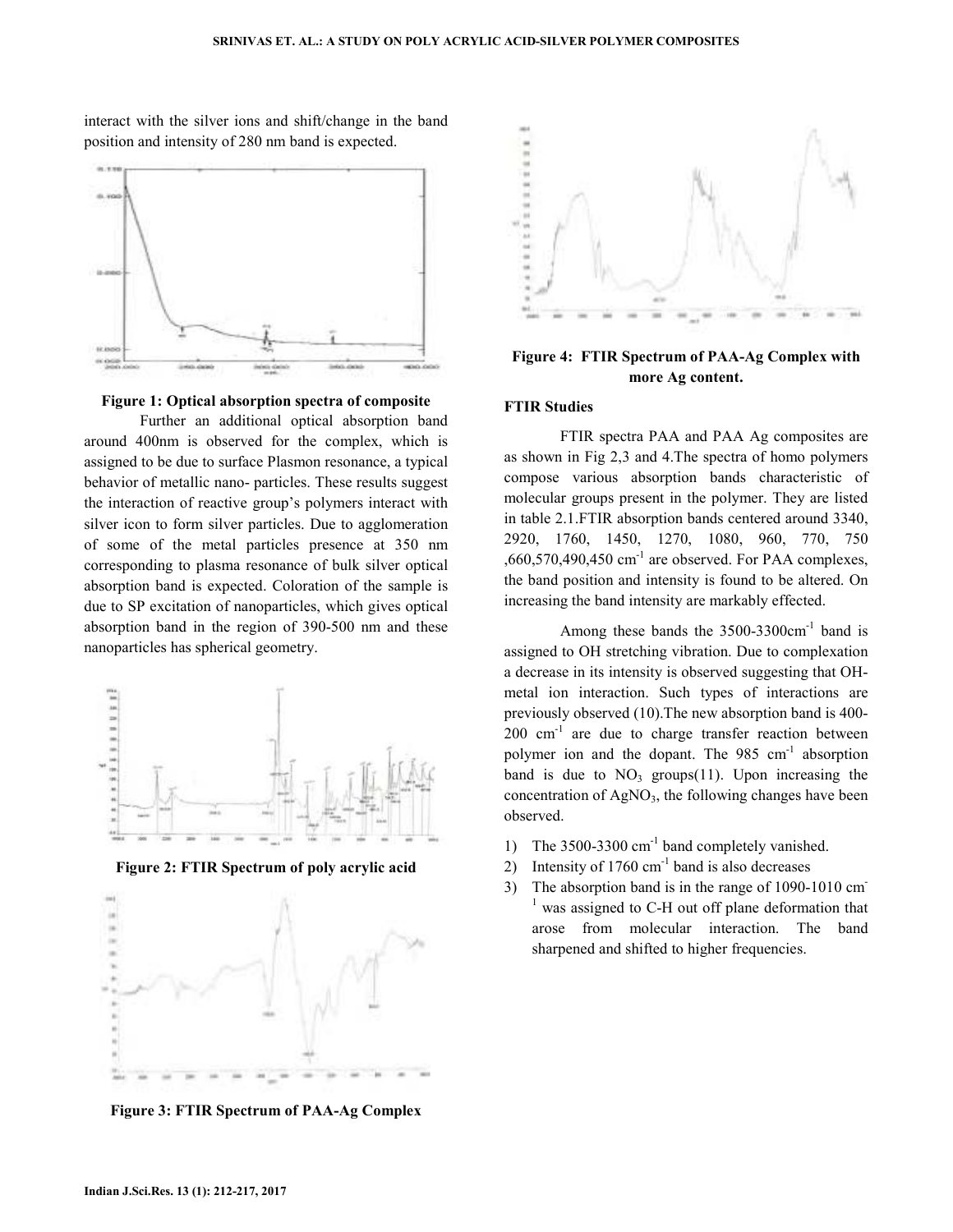| S.No             | <b>Band Position</b> $(cm-1)$ | Intensity     | Assignment                             |
|------------------|-------------------------------|---------------|----------------------------------------|
| 1.               | 3400-3210                     | <b>Strong</b> | OH group                               |
| 2.               | 2980                          | Weak          | CH <sub>2</sub> /CH <sub>3</sub> group |
| 3.               | 1762                          | Weak          | $C=O$ vibrations                       |
| $\overline{4}$ . | 1697                          | Very strong   | $C=O$ vibrations-C-O-C/C=O             |
| 5 <sub>1</sub>   | 1635                          | Very strong   | $C=O$ vibrations                       |
| 6.               | 1592                          | Medium        | COO                                    |
| 7 <sub>1</sub>   | 1470                          | Weak          | $CH2/CH3$ group                        |
| 8.               | 1384                          | Weak          | $CH2/CH3$ group                        |
| 9.               | 1265                          | Medium        | $CH2/CH$ moieties                      |

**Table 1:** 

 Due to interaction of metal ions with COOH groups of the polymer some of the other absorption bands are also observed to shift with a reduction in intensity. As such the 1697 and 1760  $\text{cm}^{-1}$  absorption bands of PAA are found to shift towards lower wavelengths confirming the polymer metal interaction (8). When silver nitrate is added to PAA, the silver ions interact and bound to macro molecular chains by electro static interaction. Due to the presence of electron rich oxygen atoms of carbonyl and hydroxyl group present in PAA, such interactions are highly probable  $(12, 13)$ . With increase of AgNO<sub>3</sub> concentration, more and more interactions occurs causing a reduction in intensity of  $1650$ ,  $1750 \text{cm}^{-1}$  absorption bands as observed from the observed FTIR spectra.



**Figure 5: DSC thermogram of poly acrylic acid** 



**Figure 6: DSC thermogram of PAA-Ag Complex** 



**Figure 7: DSC thermogram of PAA-Ag Complex with more Ag content**

### **Thermal Studies**

 DSC thermo gram of PAA, PAA-Ag complex are as shown in figure 5, 6 and 7. Poly acrylic acid showed a well defined endothermic peak, centered around  $202^{\circ}$  C and exothermic peaks at  $310^{\circ}$  C 438<sup>°</sup> C. Presence of nano sized metal particles into polymer matrices causes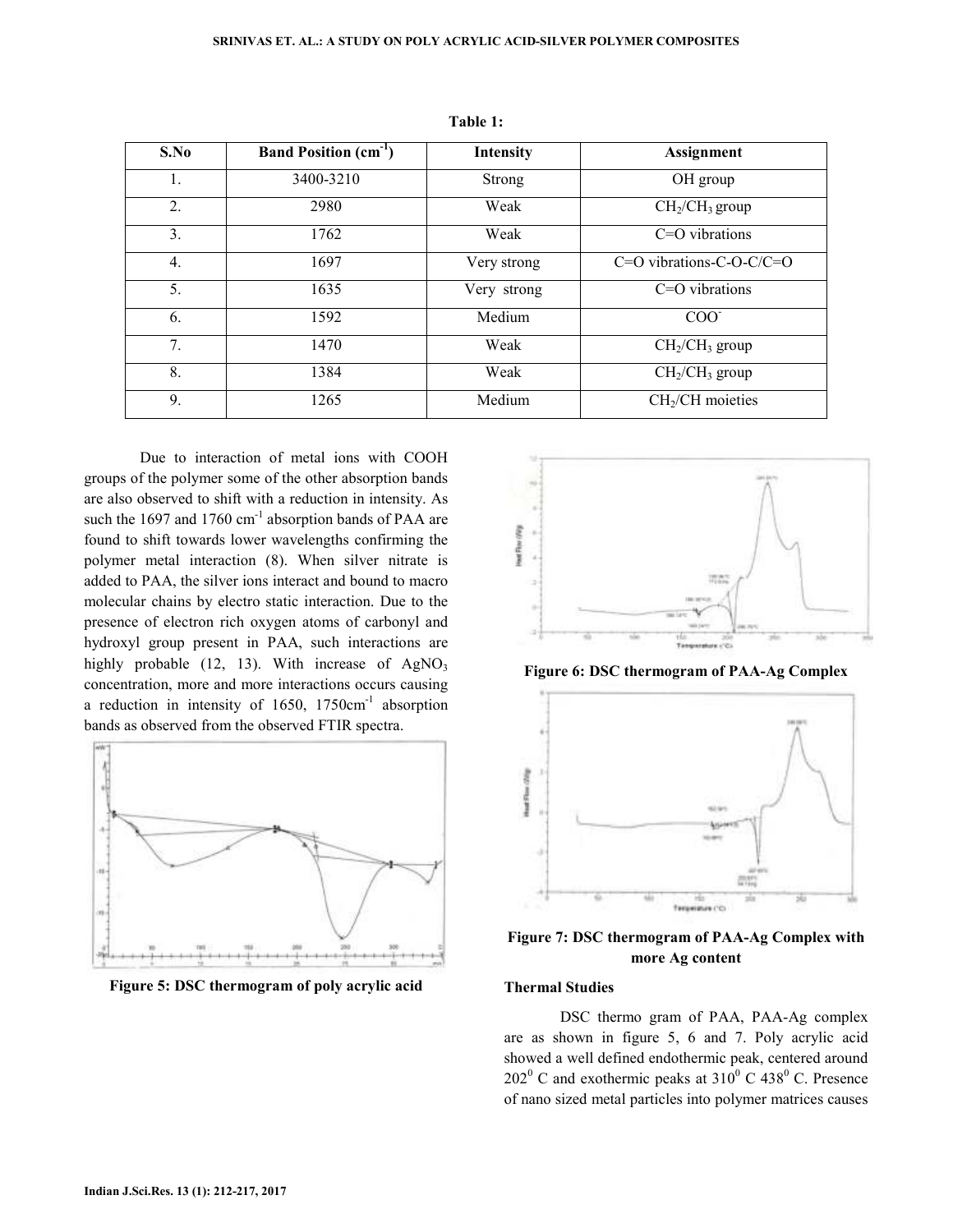increase in the thermal stability causing a delay thermal degradation (12). While thermo grams of complex indicates shifting of endothermic peak to  $206^{\circ}$  C and exothermic peak at  $240^{\circ}$  C as shown in figure 3. Shifting of endothermic peak to higher temperature is attributed to the presence of metal particles in the polymer network. Therefore thermal stability of complex is improved then the homo polymer. With the increase of Ag content, the endothermic peak shifted to  $207^{\circ}$  C, indicating higher thermal stability.

#### **Morphology Studies**

 To assess the surface morphology of composites, SEM micrographs are recorded under different conditions as shown in figure a to h in Fig 8. The metal particles are bound to the polymer matrix and sum of them are lie on the polymer surface indicating some molecular interaction have taken place. With the increase of silver content more interaction occurs showing that the silver particles are bond to PAA matrix very strong. Further agglomeration of silver particles on the surface of PAA is also visible (b, c, d). With the increase of reaction temperature, the particles gradually decreases (e, f, g, h, i).





**(b)** 

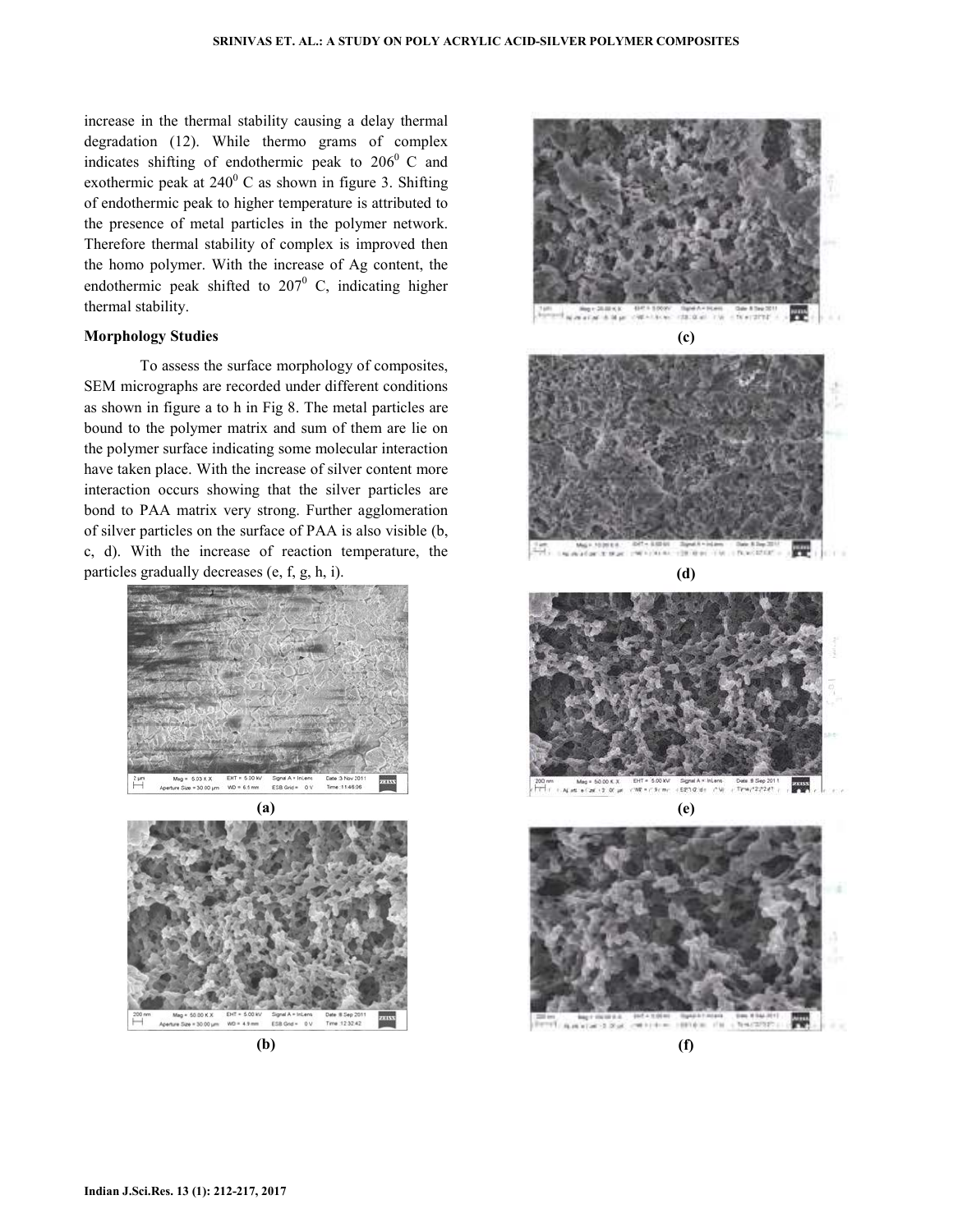





**(h)** 



**(i)**

**Figure 8: SEM micrographs of complex under different conditions, (a) PAA matrix (b) PAA with Ag less content (c) and (d) PAA with more Ag content (e), (f), (g), (h) and (i) effect of increase in reaction with temperature+**

### **CONCLUSION**

 In conclusion carboxyl groups of PAA interact with the silver particles and form complexes as evidence from UV, FTIR studies. The PAA silver complex exhibit better thermal stability than the homo polymer. This has been attributed to the molecular interaction of PAA and silver particles.

### **REFERENCES**

- Cole D.H., Shull K.R., Rehn L.E. and Baldo P., 1997. Metal polymer interactions in a polymer/ metal nano composites. Physical Review Letter, **78**:5006-5009.
- Shankar S.S., Rai A., Ankanwar, Singh A., Ahmed A. and Shastry M., 2004. Biological Synthesis of triangular gold nano prisms. Nature Materials, **3**:482-488.
- Rivas B.L., Pereira E.D. and Geckeler K.E., 2002. Water soluble acidic Poly electrolytes with metal removing ability. Polymer Advanced technologies, **13**:1000-1005.
- Rivas B.L., Pooley S.A. and Moureira A., 2004. Removal of metal ions by water soluble poly macro monomers in conjuctions with ultra filtration membrane. Journal of Applied Polymer Science, **92**:2955-2960.
- Li X., Zhou J., Liu Z., Li J., Liu Q., Yang B., Duan C., Xing M.M. and Wang C., 2014. A PN/PAAMbased thermosensitive hydrogel containing SWCNTs for stem cell transplantation in myocardial repair. Biomaterials, **41**:249-256.
- Aziz M.A. and Razek E.M.A., 2013. Thermal-Optical properties of polymethyl methaacrylate/ Silvernitrate films. Journal of Electronic Materials, **42**:2743-2751.
- Lauter U., Meyer W.H. and Wegner G., 1997. Molecular composites from Rigid Rod(p-dy p-phenylene)s with Oligo (oxyethelene) side chains as Novel Electrolytes, Macromolecules, **30**(7):2092-2097.
- Yang C.C, Jen S., Sung L. and Hsu T., 2003. Synthesis and characterization of alkaline polyvinyl alcohol and poly (epichlorohydrin) blend polymer electrolytes and performance in electrochemical cells. Journal of Power source, **122**:210-218.
- Lou X.W., Deng D., Lee J.Y. and Archer L.A., 2008. Preparation of  $SnO<sub>2</sub>/$  Carbon composite Hallow Spheres and their Lithium storage properties. Chemistry of Materials, **20**:6562-6566.
- Kumar G.S., Raja M. and Parthasarathy S., 1995. High performance electrodes with very low platinum